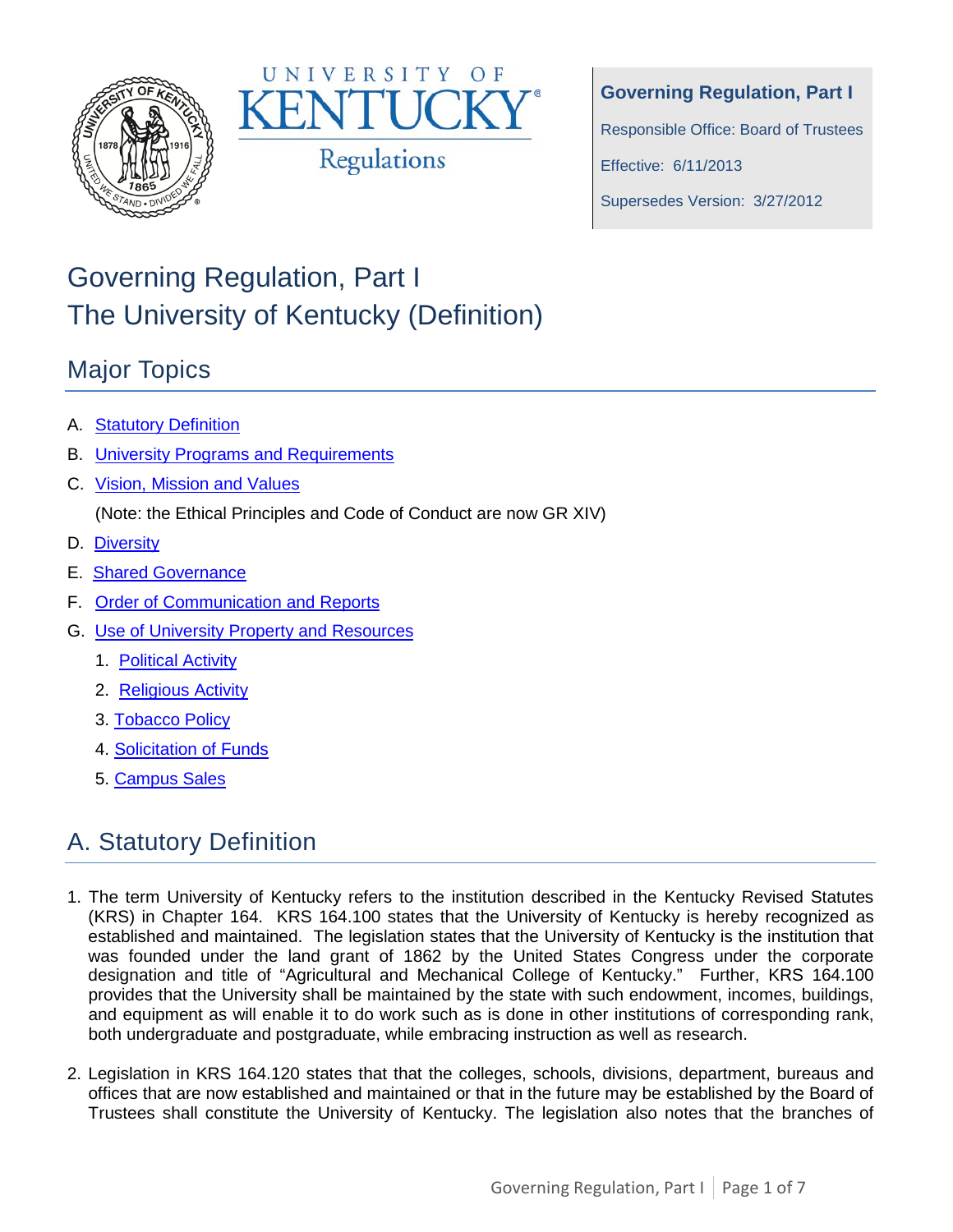learning required by the Land Grant Act of Congress approved July 2, 1862, shall be integral and indispensable courses of instruction at the University.

a. The dates of establishment of the colleges listed in KRS 164.120 are:

- *Arts and Sciences,* 1908;
- *Agriculture,* 1908, now *Agriculture, Food, and Environment,* July 1, 2013 (History: *College of Agriculture*, established 1908; renamed *College of Agriculture, Food, and Environment*, July 1, 2013);
- *Law,* 1908;
- *Education,* May 22, 1923;
- *Graduate School,* 1912;
- *Engineering,* 1918 (History: established through merger of the *College of Civil Engineering*, the *College of Mechanical Engineering*, and the *College of Mines and Metals*, 1918); and
- *Commerce,* 1925, now *Carol Martin Gatton College of Business and Economics,*  December 12, 1995 (History: *College of Commerce*, established 1925; renamed *College of Business and Economics*, July 1, 1966; renamed *Carol Martin Gatton College of Business and Economics,* December 12, 1995).
- b. In accordance with KRS 164.120, the following colleges have been subsequently established by the Board of Trustees:
	- *Pharmacy,* July 1, 1947(History: established Aug. 16, 1870, as the Louisville College of Pharmacy, an independent institution of higher education; became part of the University of Kentucky in 1947; and part of the newly developed UK Chandler Medical Center in 1966);
	- *Medicine,* June 1, 1954;
	- *Dentistry,* May 28, 1956;
	- *Nursing,* May 28, 1956;
	- *Architecture*, July 1, 1964, now *Design,* October 29, 2002 (History: *School of Architecture* separated from the *College of Engineering*, July 1, 1964; raised to *College of Architecture*, May 5, 1970; renamed *College of Design*, October 29, 2002, consisting of the *School of Interior Design*, a new *School of Architecture* to replace the *College of Architecture*, and *Historic Preservation*);
	- *Allied Health Personnel*, January 1, 1966, now *Health Sciences*, April 30, 2002 (History: established as *School of Allied Health Personnel*, January 1, 1966; renamed *School of Allied Health Professions*, January 20, 1967; raised to a college, May 5, 1970; renamed *College of Health Sciences*, April 30, 2002);
	- **Public Health** (July 1, 2004);
	- *Home Economics,* 1916, now *School of Human Environmental Sciences,* July 1, 2003 (History: separated from the *College of Agriculture* as *College of Home Economics*, 1916; merged back into *College of Agriculture*, 1917; separated from *College of Agriculture* as the *School of Home Economics*, July 1, 1967; raised to *College of Home Economics*, May 5, 1970; renamed *College of Human Environmental Sciences*, January 22, 1991; merged into the *College of Agriculture* as the *School of Human Environmental Sciences,* July 1, 2003);
	- *Library Science, April 2, 1968*, now *School of Library and Information Science,* June 22, 1993 (History: separated from College of Arts and Sciences as the *School of Library Science*, April 2, 1968; raised to *College of Library Science*, May 5, 1970; renamed *College of Library and Information Science*, April 6, 1982; merged with *College of Communications* as the *College of Communications and Information Studies,* and *Library and Information Science* became the *School of Library and Information Science* within the new college*,* June 22, 1993);
	- *Communications,* May 4,1976, now *Communication and Information,* July 1, 2012 (History: School of Journalism and Department of Human Communications separated from College of Arts and Science to form the *College of Communications*, May 4, 1976; merged with *College of*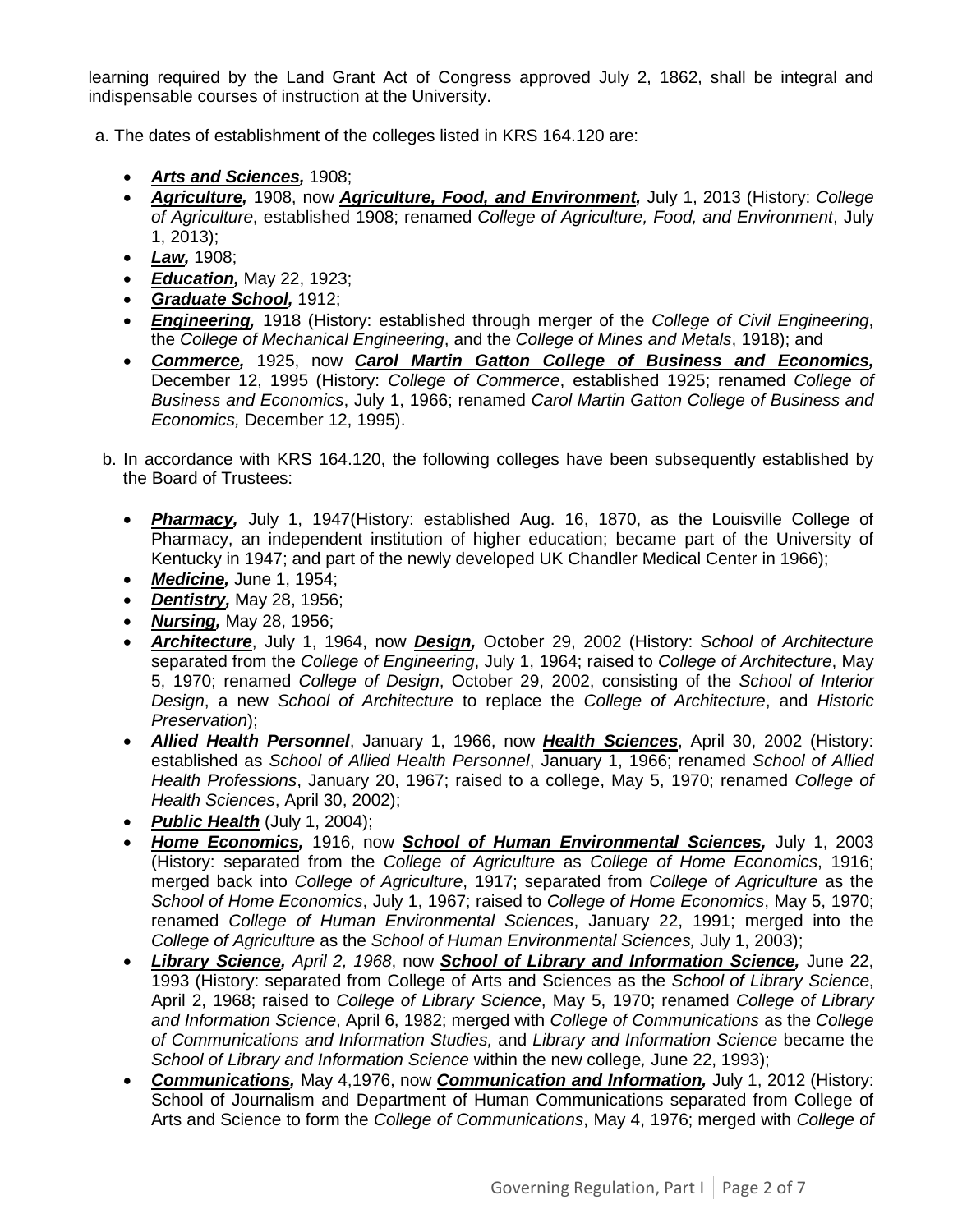*Library and Information Science* as *College of Communications and Information Studies,* and *Library and Information Science* became the *School of Library and Information Science* within the new college*,* June 22, 1993; renamed *College of Communication and Information,* July 1, 2012); and

- *Social Professions*, June 24, 1968, now *Social Work,* May 6, 1980 (History: separated from Arts and Sciences as the *School of Social Professions*, June 24, 1968; raised to *College of Social Professions*, May 5, 1970; renamed *College of Social Work,* May 6, 1980); and
- *Fine Arts,* May 4, 1976 (History: School of Music, Department of Art, and Department of Theatre Arts separated from the College of Arts and Sciences to form the College of Fine Arts, May 4, 1976).
- 3. Through KRS 164.125, the legislation provides that the University of Kentucky shall be the principal state institution for the conduct of statewide research and statewide service programs and shall be the primary institution authorized to expend State General Fund appropriations on research and service programs of a statewide nature financed principally by state funds. Further, this legislation states that (a) the University's research and service programs of a statewide nature, as noted in KRS 164.125, shall be programs requiring the establishment and operation of facilities or centers outside of the primary service area of the institution; (b) in carrying out its statewide mission, the University of Kentucky shall conduct statewide research and provide statewide services including, but not limited to, agricultural research and extension services, industrial and scientific research, industrial technology extension services to Kentucky employers, and research related to the doctoral, professional, and postdoctoral programs offered within the University; (c) the University may establish and operate centers and utilize state appropriations and other resources to carry out the necessary research and service activities throughout the state; and (d) the University may enter into joint research and service activities with other universities in order to accomplish its statewide mission. The legislation specifically notes that nothing contained in KRS 164.125(2) shall limit the authority of the Council on Postsecondary Education to establish instructional programs that are consistent with the strategic agenda.

# <span id="page-2-0"></span>B. University Programs and Requirements

- 1. The University of Kentucky shall provide:
	- a. Upon approval of the Council on Postsecondary Education, baccalaureate programs of instruction;
	- b. Upon approval of the Council on Postsecondary Education, master degree programs, specialist degree programs above the master's degree level, and joint doctoral programs in cooperation with other public postsecondary educational institutions in the state; and
	- c. Upon approval of the Council on Postsecondary Education, doctoral and post-doctoral programs and professional instruction including law, medicine, dentistry, education, architecture, engineering and social professions. (KRS 164.125)
- 2. The Board of Trustees is an independent agency and an instrumentality of the Commonwealth of Kentucky with exclusive jurisdiction, power over and control of appointments and terminations, qualifications, salaries and compensation, as well as promotions, relations and retirement benefits of all employees of the University.

### <span id="page-2-1"></span>C. Vision, Mission and Values

The University of Kentucky Board of Trustees adopted the following amended Vision, Mission and Values Statement on January 23, 2007, and modified it on March 27, 2012.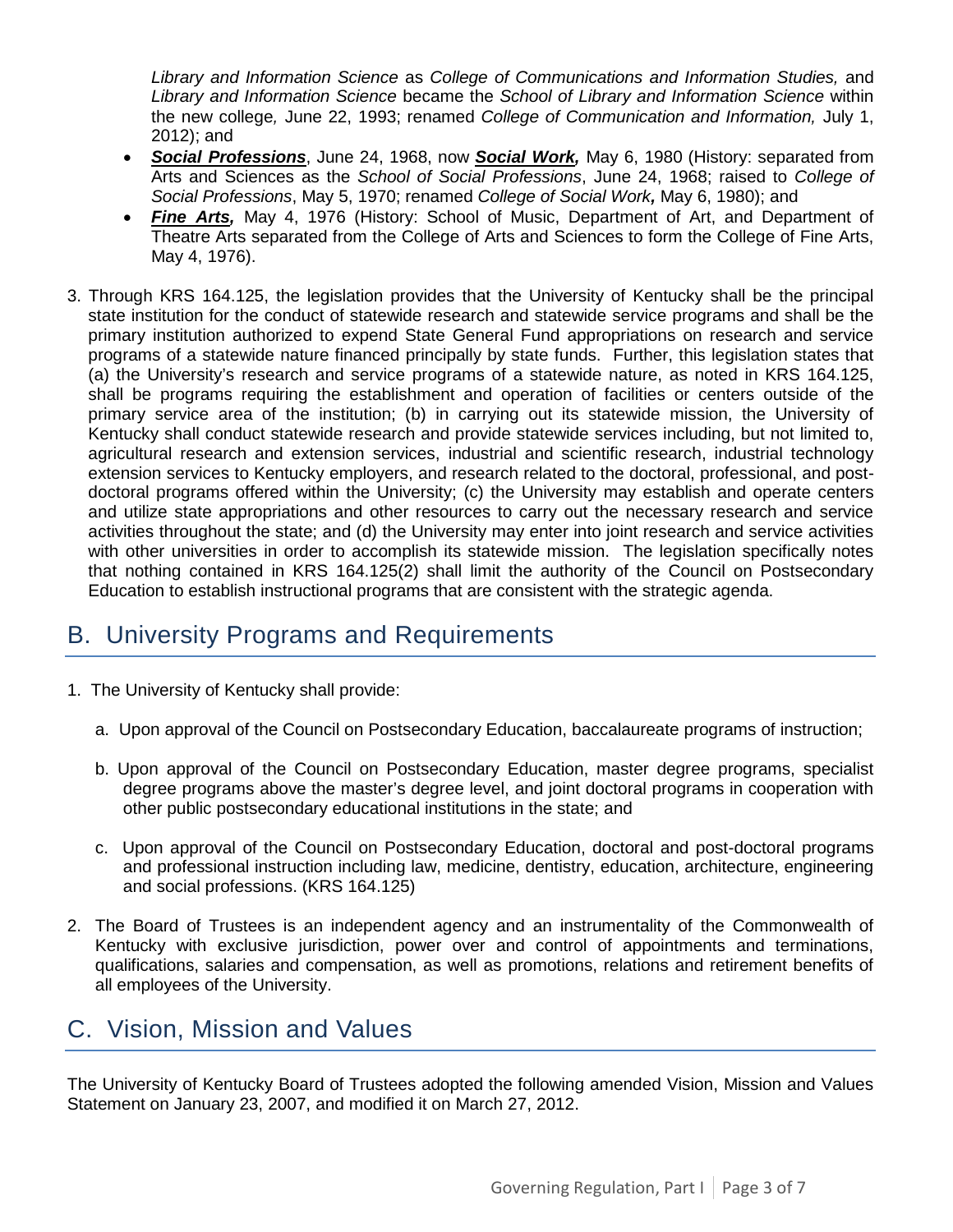#### 1. Vision

The University of Kentucky will be one of the nation's 20 best public research universities.

2. Mission

The University of Kentucky is a public, land grant university dedicated to improving people's lives through excellence in education, research and creative work, service and health care. As Kentucky's flagship institution, the University plays a critical leadership role by promoting diversity, inclusion, economic development and human well-being.

The University of Kentucky:

- Facilitates learning, informed by scholarship and research;
- Expands knowledge through research, scholarship and creative activity; and
- Serves a global community by disseminating, sharing and applying knowledge.

The University, as the flagship institution, plays a critical leadership role for the Commonwealth by contributing to the economic development and quality of life within Kentucky's borders and beyond. The University nurtures a diverse community characterized by fairness and equal opportunity.

#### 3. Values

The University of Kentucky is guided by its core values:

- Integrity;
- Excellence;
- Mutual respect and human dignity;
- Diversity and inclusion;
- Academic freedom;
- Personal and institutional responsibility and accountability;
- Shared governance;
- A sense of community;
- Work-life sensitivity;
- Civic engagement; and
- Social responsibility.

### <span id="page-3-0"></span>D. Diversity

The University is committed to diversity as a vital characteristic of an optimal education and workplace. The University maintains a firm conviction that it must strengthen the diversity of its communities, support free expression, reasoned discourse and diversity of ideas; and take into account a wide range of considerations, including but not limited to, ethnicity, race, disability, and sex, when making personnel and policy decisions. The University is committed to periodically evaluating progress made toward diversity and to communicating the results of such evaluations. Based upon these assessments, the University will give diversity factors consideration to ensure achievement of its mission of instruction, research and service and gain the broadest benefits for the University community.

### <span id="page-3-1"></span>E. Shared Governance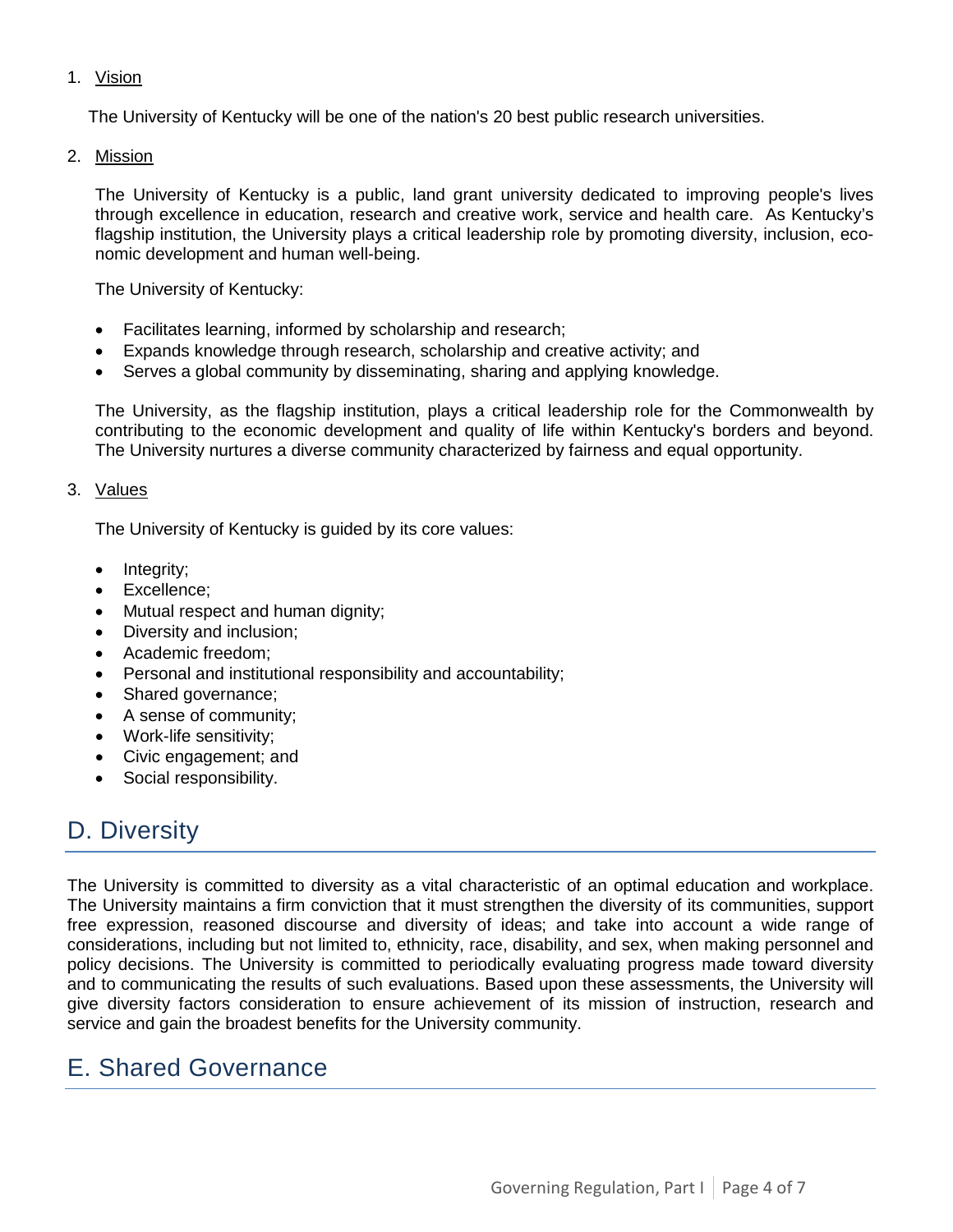The diverse expertise collectively available to the University in its faculty, administration, staff employees, and students is a valuable resource. The University as a whole will be able to function at maximum effectiveness where there is an environment in which the sharing of this expertise is valued and promoted. If this expertise is shared, it will enable policy-makers at every level of the organization to make better decisions. To achieve this objective in an environment of shared governance, faculty bodies and administrators will reciprocally solicit and utilize the expertise of the other as each makes decisions in their respective areas of policy-making authority. Through these empowering processes of shared governance, the administration, faculty members, staff employees and students all share the responsibility of attainment of the University's goals.

## <span id="page-4-0"></span>F. Order of Communication and Reports

All University faculty members and staff employees shall have full rights of communication with administrative officers of the University and the Board of Trustees through established administrative channels. Official recommendations and communications from any faculty member or staff employee shall be sent by the individual to the individual's immediate supervisor. When requested, the supervisor shall transmit such recommendations or communications, with the supervisor's own comments and recommendations to that supervisor's own immediate supervisor.

All faculty members and staff employees shall be entitled to appeal any decision affecting terms of their employment by the University through regularly established channels.

When a supervisory decision or reporting relationship involves a conflict of interest, the next higher-level administrative officer shall designate an alternative officer for the purpose of the decision or reporting.

This regulation shall in no way limit the President in communicating with faculty members or staff employees, nor shall it prevent communication between faculty members, staff employees, or administrative officers, and the Board of Trustees for purposes other than the submission of official recommendations and communications.

### <span id="page-4-1"></span>G. Use of University Property and Resources

Kentucky Revised Statutes 164.160 and 164.200, respectively, grant to the Board of Trustees the power to receive, hold, and administer on behalf of the University, all types of property and to establish proper regulations for the government of same.

By virtue of the above, University property and resources, including but not limited to real property, equipment, human resources, and other tangible and intangible assets, shall be used only for educational, cultural or charitable purposes, or other purposes as determined by the President or by the administrative officer to whom the President has delegated this responsibility in accordance with these *Governing Regulations*, *Administrative Regulations*, and *University Senate Rules*.

<span id="page-4-2"></span>1. Political Activity

The University cannot endorse, support or promote any political candidate or any partisan political activity. Therefore, University resources shall not be used for conventions, rallies, or any campaign activities that would further the interests of a political party<sup>[1](#page-4-3)</sup> or of a candidate or candidates for public

<span id="page-4-3"></span> $1$  "Political party" is defined as a voluntary association of persons formed and organized for the purpose of nominating or electing candidates for public office. This definition includes, but is not limited to, the meaning of "political party" as defined in KRS 118.015(1).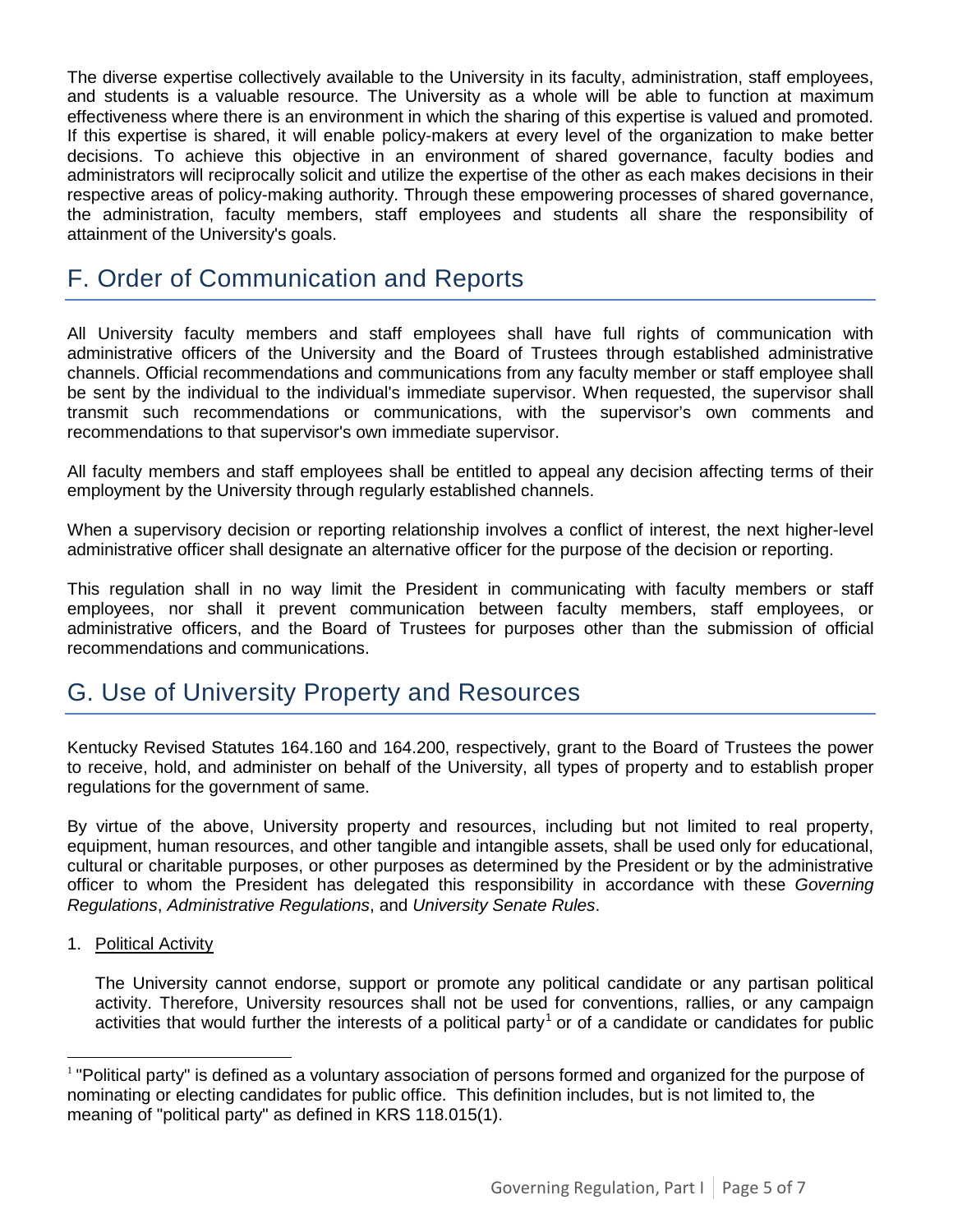office. The resources of the University may be used for public forums to which all legally qualified candidates for a public office are invited to speak provided that all such candidates are given equal access and opportunity to speak.

University resources may be used by registered student organizations for meetings with a candidate or candidates for public office when meetings are open in attendance to students, faculty members, and staff employees of the University.

#### <span id="page-5-0"></span>2. Religious Activity

In accordance with the Constitution of the Commonwealth of Kentucky, the decisions of the United States Supreme Court, and the opinions of the Office of the Attorney General to the Commonwealth of Kentucky, University resources shall not be used to advance or inhibit religion.

#### <span id="page-5-1"></span>3. Tobacco Policy

Kentucky Revised Statute 61.165 requires the Board of Trustees to adopt a written policy related to smoking in buildings owned, operated, or under the jurisdiction of the University. The President is delegated authority to promulgate an Administrative Regulation regarding the use of tobacco products. Pursuant to AR 6:5, the University is a tobacco-free campus.

#### <span id="page-5-2"></span>4. Solicitation of Funds

Various charitable organizations desire, from time to time, to conduct on-campus solicitations of contributions from faculty and staff. These charitable solicitations are generally carried out: (1) through use of University mail service; (2) through use of University email systems; and, (3) through access to the payroll deduction system. The University does not intend to convert its mail service, its email systems, or its payroll process into either a limited or unlimited public forum, but prefers to maintain its systems as a non-public forum.

The following criteria will be applied by the President in determining which, if any, charitable organizations will be permitted to engage in the on-campus solicitation of faculty and staff:

- a. Whether the charity maintains a diversity plan;
- b. In cases where access to the payroll deduction is involved, whether the charity can demonstrate that at least 30 percent of the on-campus, University employees have given to the charity in four out of five years or that 30 percent of the on-campus, University employees intend to give to the charity in the current year;
- c. In cases of federated or "umbrella" charities, whether the charity provides a health or human service in Fayette County or the University and the extent of such service in the local area;
- d. Whether the charity maintains a local office or service center;
- e. Whether the charity maintains a reasonable ratio (not more than 15 percent for administration and fund raising) of administrative expenses to program expenses;
- f. In the case of federated or "umbrella" charities, whether the charity makes it a practice to submit to an annual review by local citizens of financial and program activity;
- g. Whether the charity maintains, from year to year, an active board of local volunteers;